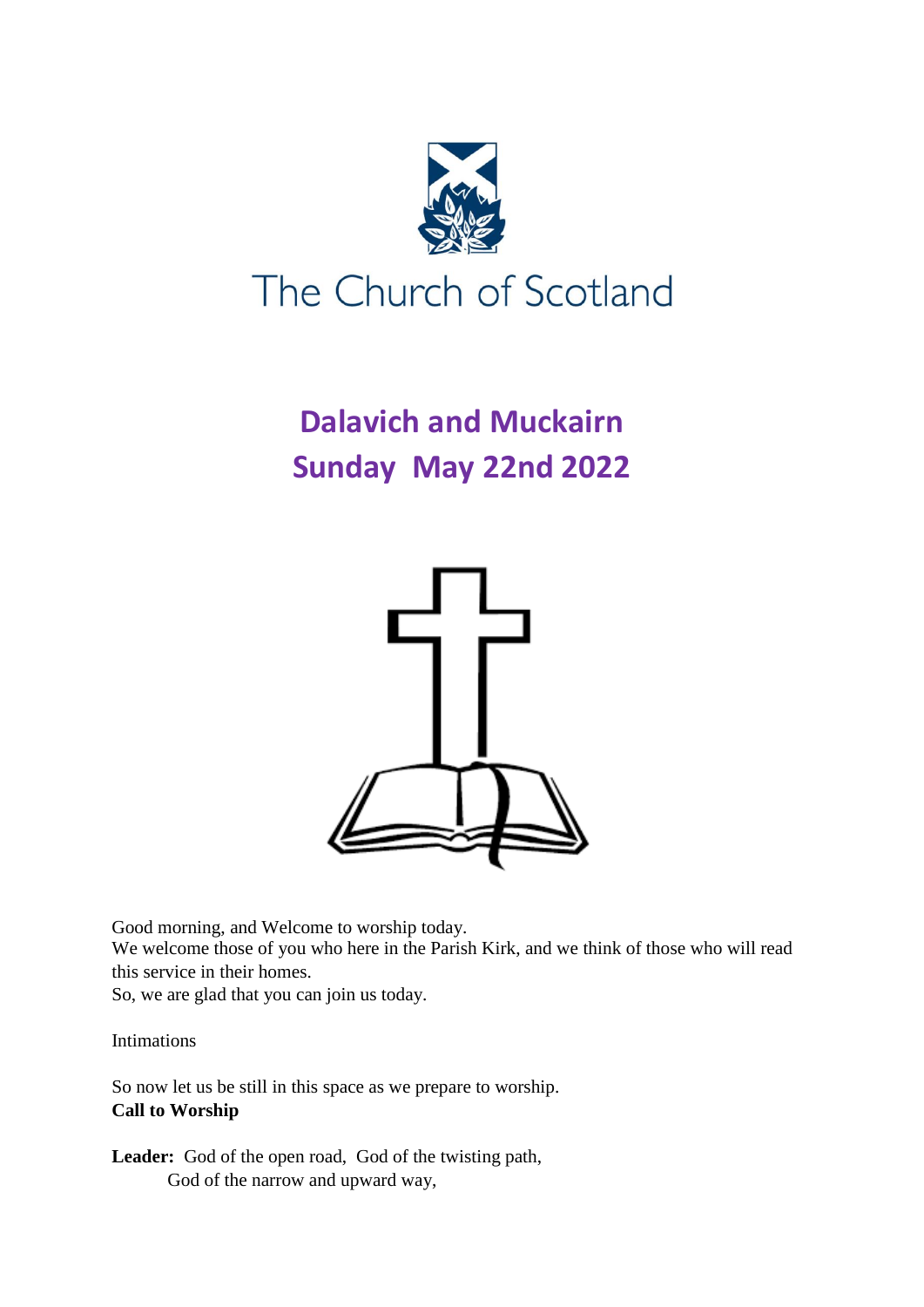your people are gathered for worship! In our time together, give us provision for the journey, courage and faith and compassion, and endurance to face any hardship. Open our eyes to see you walking beside us, protecting us, encouraging us, loving us.

 God's people have gathered; let us worship him together.

# **Opening hymn CH4 130**

Ye servants of God, your master proclaim and publish abroad His wonderful name; the name all victorious of Jesus extol; His kingdom is glorious, and rules over all.

#### **Prayer of Adoration, Confession and Forgiveness, and Lord's Prayer**

Almighty God the world reverberates with Your praise, resonating with Your love, and with the wonder of Your resurrection. Death could not hold You and in Your life, is our life, Decay is not the final word, for You are the everlasting word the eternal source of all goodness and all kindness All mercy and all love. Thank You that You sing over us this morning, quietening us with Your love, enlivening us with Your grace, encouraging us with Your tender care. Remind us again to be grateful for all that You are, and all that You have done, and for all that You are doing through us and through others to bring Your kingdom closer.

Yet You know that sometimes we drown out Your song. We sing a different tune, of discord and division. We don't want to hear of Your harmony or Your help. And we turn down Your accompaniment in our lives.

Forgive us God, for the ways in which we hurt and harm those around us. The ways in which we hurt and harm ourselves, in word and deed. And damage the life of Your world. Forgive us too for the ways in which we have failed to say and to do Those things that would have brought life to ourselves and to others. Cleanse us and restore us,

Lord have mercy, Christ have mercy, Lord have mercy.

We know you are a God of grace, so help us to accept the words of Jesus, "your sins are forgiven"

Grant us your Holy Spirit to enable us to follow you, Lord Jesus,

Help us O Father, to open ourselves to receive your Spirit,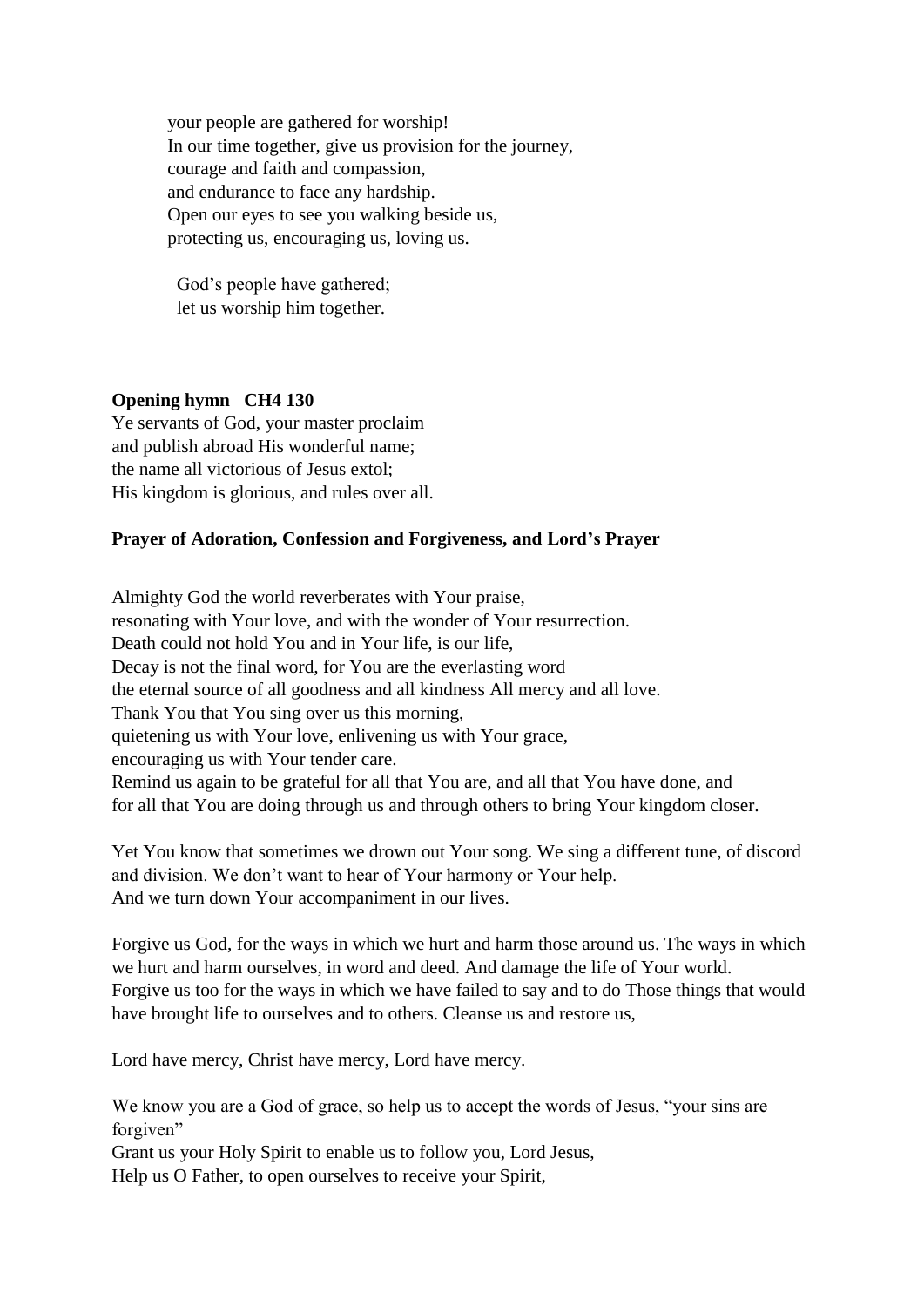That we might be Your community of the resurrection. Abundant in Your grace and power And ready to tell of the resurrection, the good news for all.

We ask our prayers in the knowledge of a loving God, inspiring Son, and powerful Spirit, and we join with all the hosts of heaven as we magnify your glorious name, as we say together our Lord's Prayer.

Our Father who is in heaven Hallowed be your name Your Kingdom come, your will be done On earth as it is in heaven. Give us today our daily bread And forgive us our debts, as we forgive our debtors And lead us not into temptation But deliver us from evil For yours is the kingdom, and the power and the glory For ever and ever Amen.

## **Introduction incl Psalm 67**

Here we are, the sixth Sunday of Easter, the resurrection celebrations might seem a long time ago, but there's another couple of weeks yet before Pentecost.

In the period between Easter and Pentecost the lectionary lessons, the lessons appointed to be read in our churches each week, are a lesson from the Acts of the Apostles and a Gospel lesson. I consider this to be important as I don't think we study Acts enough, or gain enough encouragement from the book.

The Acts of Apostles, the book, is just what it says on the tin, the Acts of the Apostles, it starts with further appearances of Jesus, the conversion of Saul, when he sees Jesus on the road to Damascus, and then lots of accounts of the actions and travels of the early Apostles. We must remember that the appearances of the risen Lord, continue through Acts, the Epistles and then continue for the last 2000 year and even today.

We will think this morning of our desire to spread the gospel message, so here is a very short Psalm, 67, which reminds of the scope of Gods kingdom.

May God be gracious to us and bless us and make his face shine on us so that your ways may be known on earth, your salvation among all nations. May the peoples praise you, God; may all the peoples praise you. May the nations be glad and sing for joy, for you rule the peoples with equity and guide the nations of the earth.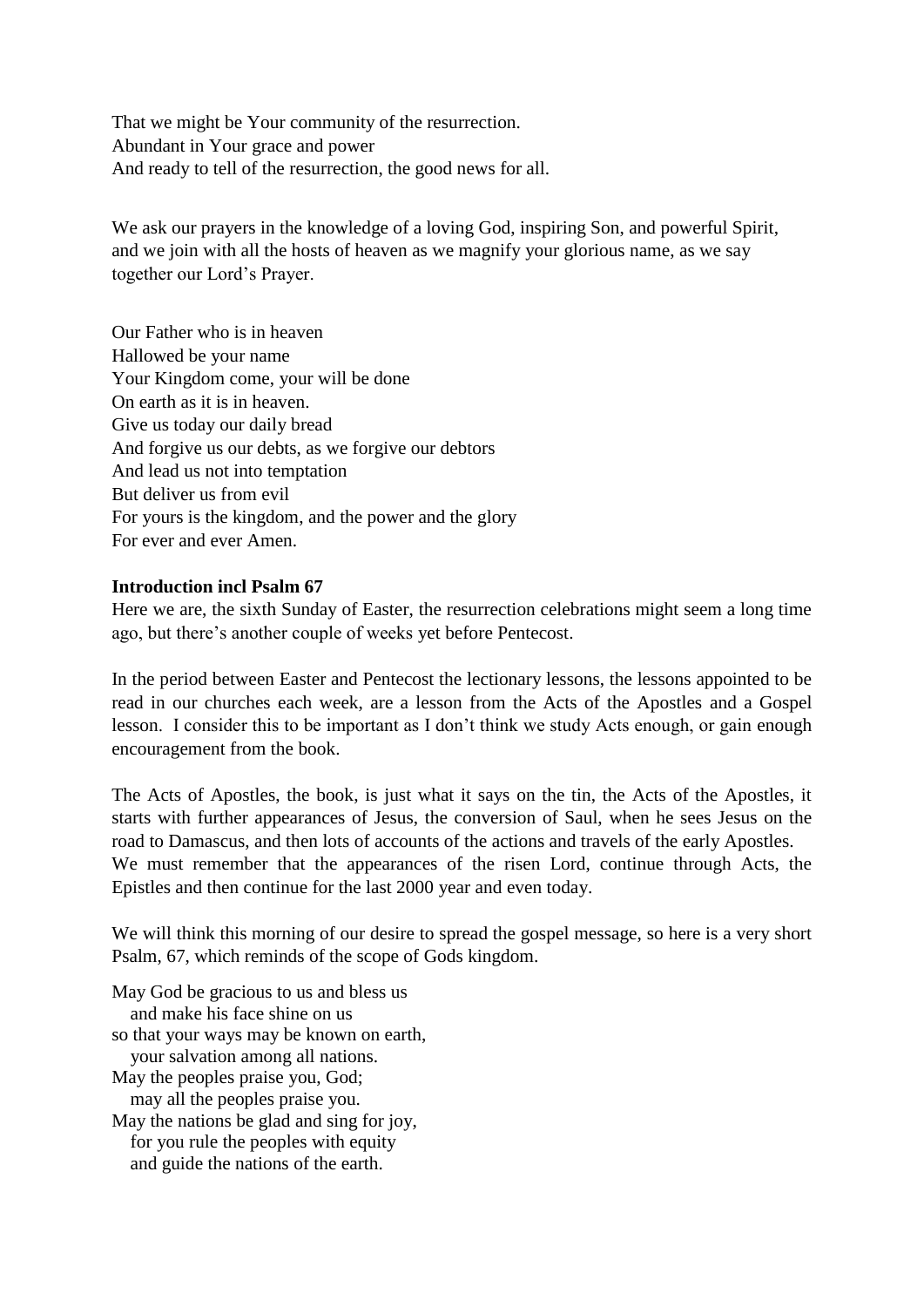May the peoples praise you, God; may all the peoples praise you. The land yields its harvest; God, our God, blesses us. May God bless us still, so that all the ends of the earth will fear him.

And now we sing again, praise to the God of all creation.

# **Hymn CH4 124**

Praise to the Lord, the Almighty, the King of creation; Praise God, my soul, for in him are your health and salvation; Come all who hear, into his presence draw near, joining in glad adoration.

Paul is doing his best to spread the gospel in the known world at that time, and then the gospel lesson is about Jesus healing on the Sabbath, and asking the silly question, do you want to be healed ?

**Lesson Acts 16 5-15** Paul goes to Philippi and meets Lydia

Paul and his companions travelled throughout the region of Phrygia and Galatia, having been kept by the Holy Spirit from preaching the word in the province of Asia.

When they came to the border of Mysia, they tried to enter Bithynia, but the Spirit of Jesus would not allow them to. So they passed by Mysia and went down to Troas. During the night Paul had a vision of a man of Macedonia standing and begging him, "Come over to Macedonia and help us." After Paul had seen the vision, we got ready at once to leave for Macedonia, concluding that God had called us to preach the gospel to them.

From Troas we put out to sea and sailed straight for Samothrace, and the next day we went on to Neapolis. From there we travelled to Philippi, a Roman colony and the leading city of that district of Macedonia. And we stayed there several days.

On the Sabbath we went outside the city gate to the river, where we expected to find a place of prayer. We sat down and began to speak to the women who had gathered there. One of those listening was a woman from the city of Thyatira named Lydia, a dealer in purple cloth. She was a worshiper of God. The Lord opened her heart to respond to Paul's message. When she and the members of her household were baptized, she invited us to her home. "If you consider me a believer in the Lord," she said, "come and stay at my house." And she persuaded us.

**Lesson John 5 1-9** Jesus heals on the Sabbath

Some time later, Jesus went up to Jerusalem for one of the Jewish festivals. Now there is in Jerusalem near the Sheep Gate a pool, which in Aramaic is called Bethesda and which is surrounded by five covered colonnades. Here a great number of disabled people used to lie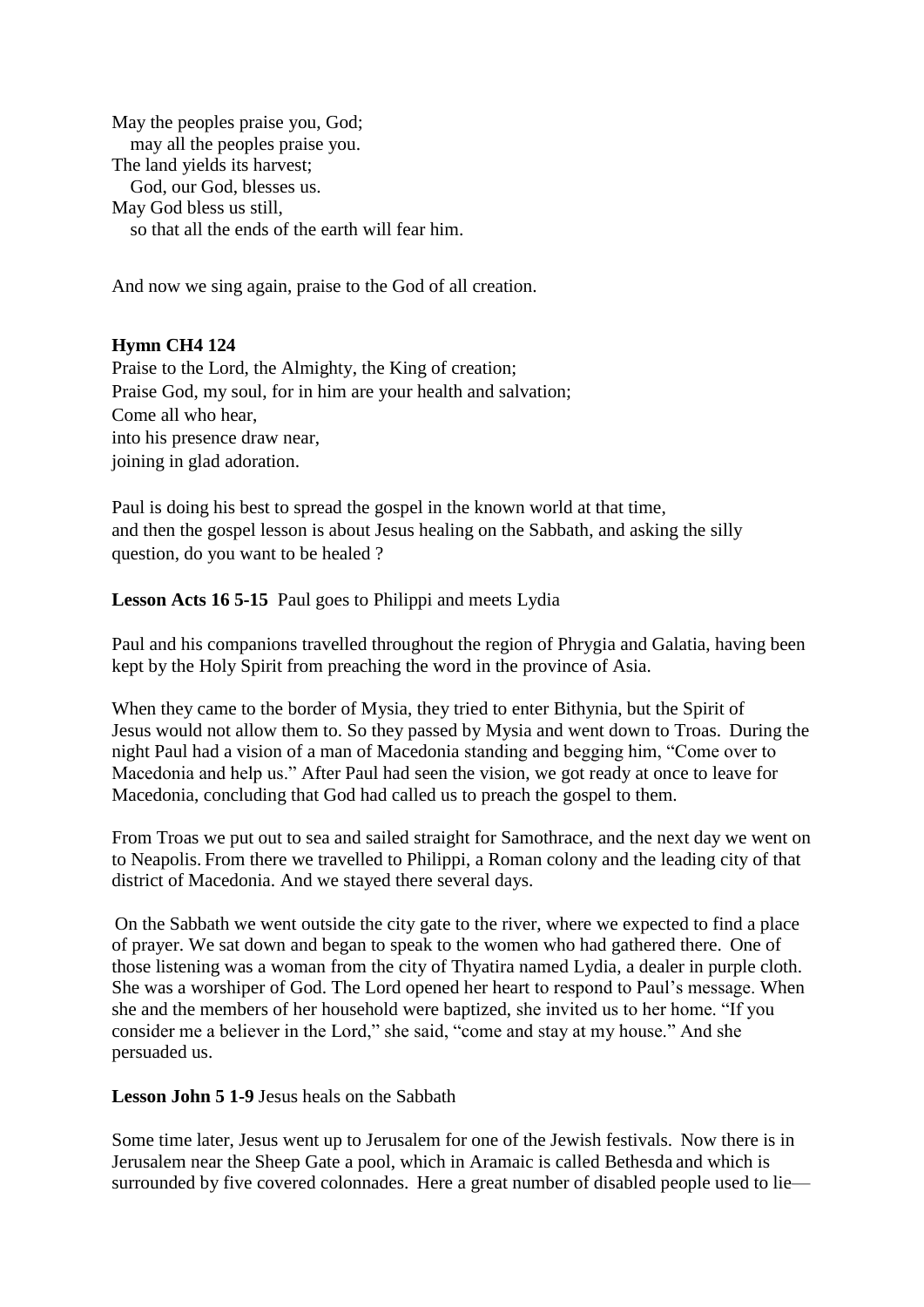the blind, the lame, the paralyzed. One who was there had been an invalid for thirty-eight years. When Jesus saw him lying there and learned that he had been in this condition for a long time, he asked him, "Do you want to get well?"

"Sir," the invalid replied, "I have no one to help me into the pool when the water is stirred. While I am trying to get in, someone else goes down ahead of me."

Then Jesus said to him, "Get up! Pick up your mat and walk." At once the man was cured; he picked up his mat and walked. The day on which this took place was a Sabbath,

#### **Hymn CH4 718**

We cannot measure how You heal or answer every sufferer's prayer, yet we believe your grace responds where faith and doubt unite to care. Your hands, though bloodied on the cross, survive to hold and heal and warn, to carry all through death to life and cradle children yet unborn.

#### **Sermon**

Let us listen for the word of God.

A text from Luke's gospel, chapter 9.

"Jesus called the twelve together and gave them the power and authority over demons and to cure diseases, and he sent them out to proclaim the Kingdom of God".

Now I don't know how good you are at geography, and about Europe in particular, but I didn't study the subject at school beyond what we had to do. I expect that many of us know a bit more about Europe after Brexit, and now with Russia's push Westwards. So google tells me that the continent of Europe is bounded to the East by the Ural and Caucasus mountains, but the political eastern boundary of Europe is not so clearly defined. Which countries are in or out of the EU can become confusing, especially when the Eurovision Song Contest includes Australia.

Why I am talking about this, because todays lesson from the Acts of the Apostles is considered by many to be the recognition of the first conversion of a Christian on European soil, one Lydia, the seller of purple cloth.

If I could remember my Sunday school days, then I suppose I did get some geography lessons there when we did the first, second, third missionary journeys of St Paul, with the little dotted line across the map. Maybe some of our older bibles still have the maps in them.

Paul is on his travels, but he has a bit of a hang up. He is very content in Asia, he is quite happy to preach to Gentiles, but in Asia. But now we read that the Holy Spirit is stopping him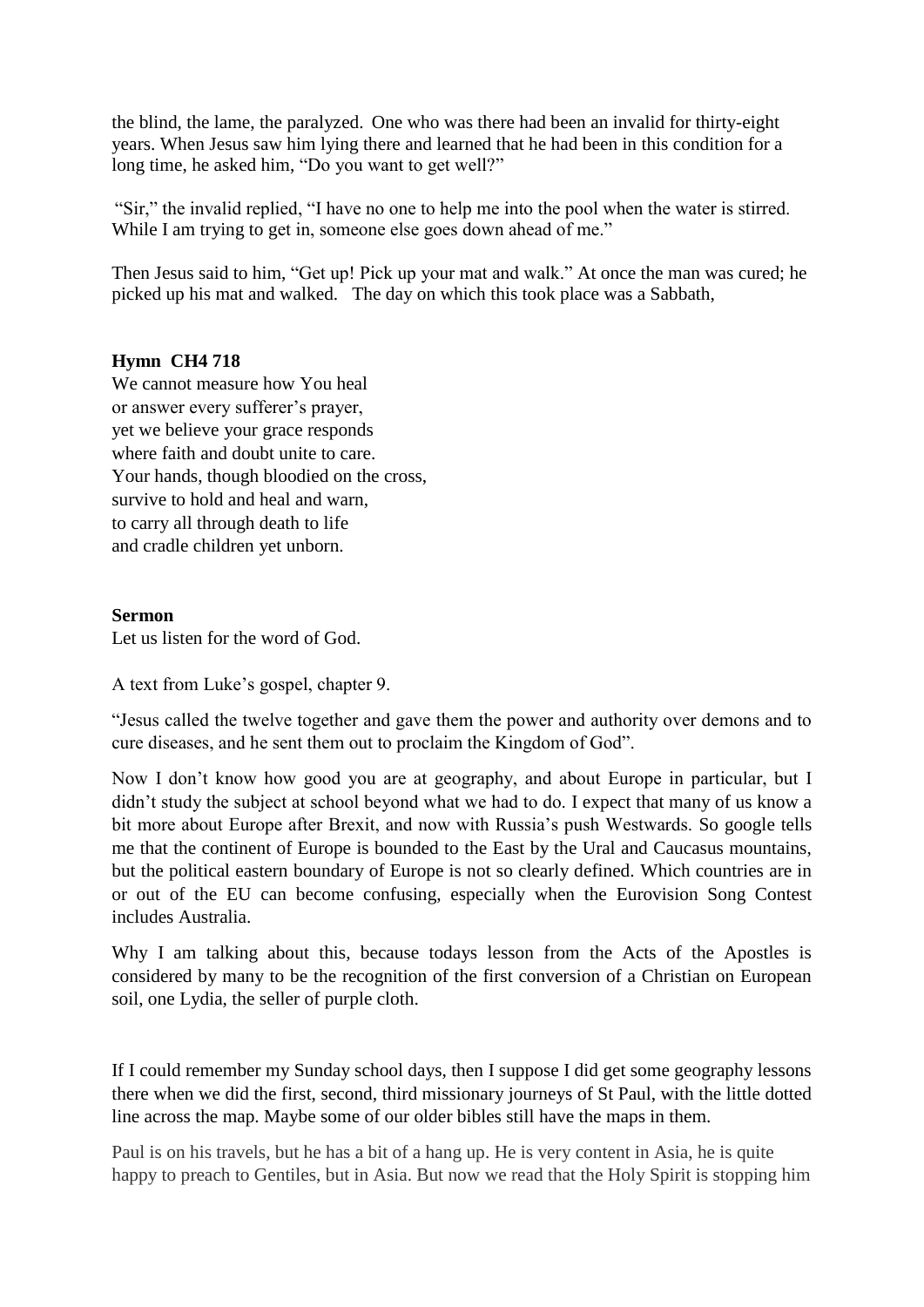from speaking the word in Asia. Do we find this curious? did he find it annoying? Was he feeling that he was being silenced?

Paul sets off Mysia, to go to Bithynia, but the Spirit doesn't let him do that. Then he has a vision. There is a man of Macedonia pleading with him to go there. So off they go, there happen to be ships available in the right place, and they come to Philippi, a leading city in Macedonia and a Roman colony.

Now we do the coincidence bit, or as I like to call it God-incidence.

There is a woman called Lydia, from the city of Thyatira a town famous for its special purple cloth, but a long way from Philippi. She was a Gentile, but obviously a convert to Judaism. So Lydia decides to go on a mega journey and she sets off on a commercial sales drive. She takes lots of servants and sales assistants with her and lots of great rolls of cloth. She too has to make a sea voyage, and she heads off for Philippi. Why Philippi? She could have gone to Neapolis, or Athens or even Corinth.

So the stage is set. Spurgeon, the great Baptist preacher, says in his commentary, "I wot it never entered into Lydia's heart, when she left Thyatira with her purple bales that she was going to find Jesus Christ in Philippi, and neither did Paul guess when he saw in a vision a man from Macedonia, that the first person he would help would be not a man of Macedonia, but a woman of Thyatira, and that his first congregation in those parts would be a handful of women, gathered at a makeshift synagogue by the side of the river."

Spurgeon goes on to say, "Neither Paul nor Lydia knew what God was about to do, but God knew. He understands the end from the beginning, and he times his acts of providence to meet our deepest needs in the wisest way".

And then, well, as they say, who knows what will happen next, except of course God knows.

The ladies welcome Paul and his friends, they listen and worship together, you might say for Paul, mission impossible? But not with God, and Lydia invites Paul back to her place, to share the good news with her household.

This is a story about hospitality and mission, this is an example of how we can support each other in helping others to come to know of the example of Jesus Christ and the power of the Holy Spirit.

Now it could well be that for some of us we have found ourselves in one of these amazing coincidence, God-incidence situations. We didn't know what was going to happen, nor did the person we met, but it did, and afterwards we say, I wonder… why do we wonder? Don't we believe in God's plan? Do we assume that we are on God's plan, and then suddenly we are diverted? Apparently David Livingstone was convinced that his vocation lay in China, but he was prevented from going there by the Opium War and so he went to Africa.

So in today's story we can see that not only does God open the way for opportunities of service in His name, he can also close down other options, perhaps protecting us, and leading us to better plans.

There is a verse from a hymn you may or may not know, it starts, "Thou God of truth and Grace", and the line goes on "why hast thou cast our lot in this same age and place and why together brought to see each other's face", that's the one you quote when you're in a meeting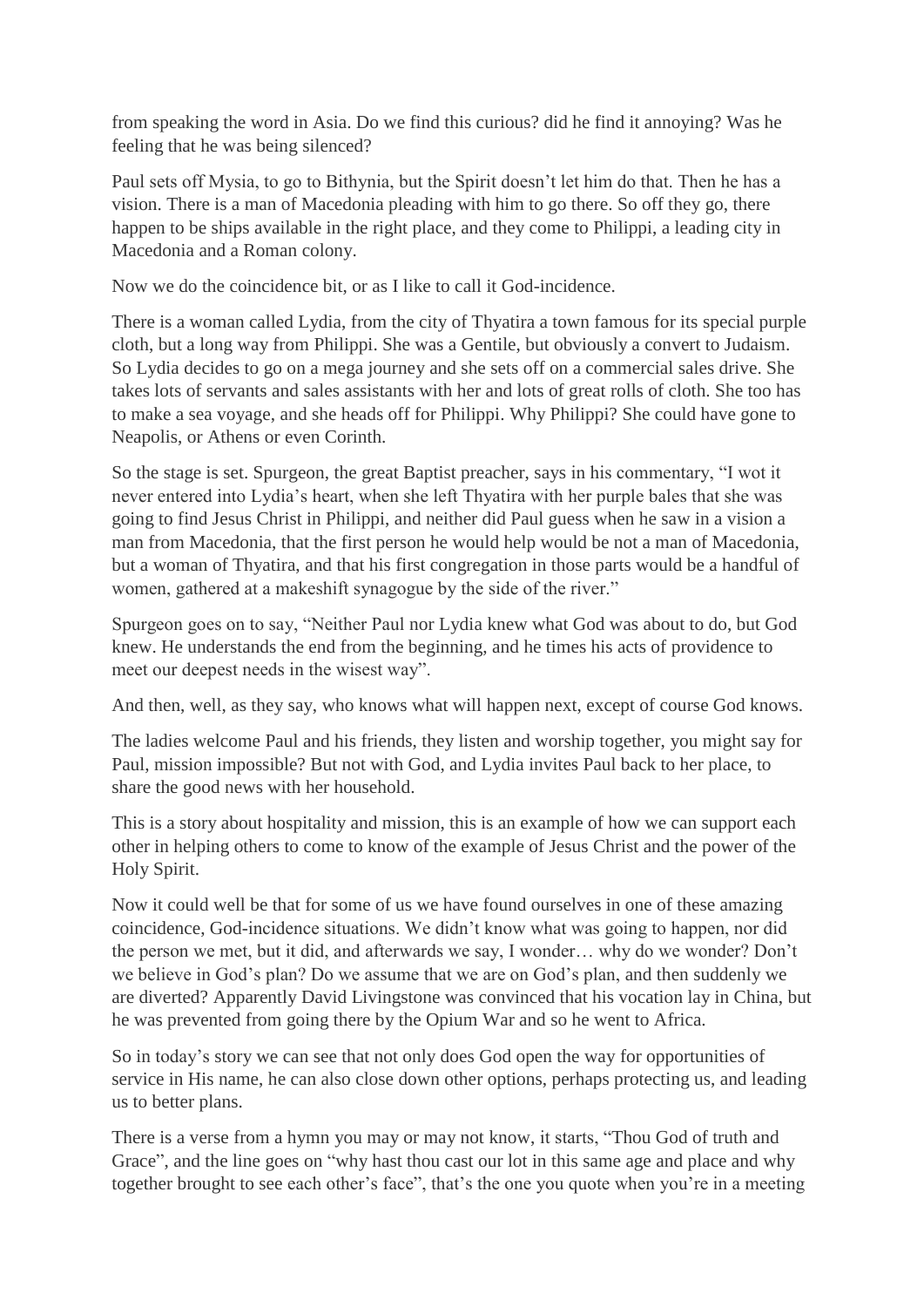and someone's being difficult, that's the one you quote when you meet someone you've been trying to avoid, ….. but the end of the verse is "to join in loving sympathy and mix our friendly souls in thee"

That is in effect mission. We aren't the traditional missionaries in pith helmets, we are ordinary folk who come into contact with other ordinary folk, and therefore have opportunity for mission.

Our God is a sending God, sending the prophets, sending His own son Jesus to seek and save the lost, sending his followers to work for the establishment of the new kingdom of God, sending His Holy Spirit to enable all the sendings to bear fruit.

Jesus calls us, his followers, to be sent out. Our mission is not to be here in church Sunday by Sunday, not to be maintenance people for ancient monuments, our mission is to go out as apprentices, as agents, as apostles, because it is the people who we meet who are not within the church who are the ones to whom we are to spread the message.

Why has thou cast our lot in this same age and place? to join in loving sympathy, and mix our friendly souls in thee!! Who knows where God might lead us tomorrow or during the week, just be prepared, and know that you have the support of your fellow Christians, that you have the power of the Holy Spirit, the example of Jesus Christ and the love of God.

In the words of another hymn, perhaps known to some, "Go forth and tell, O church of God awake, God's saving news to all the nations take, Proclaim Christ Jesus, Saviour lord and King, that al the world his worthy praise may sing"

In the name of the Father, Son and Holy Spirit.

AMEN

## **Offering and Dedication**

#### **Hymn (seated) CH4 755**

Be still and know, that I am God,

Be still and know, that I am God,

Be still and know, that I am God.

## **Prayer for world peace**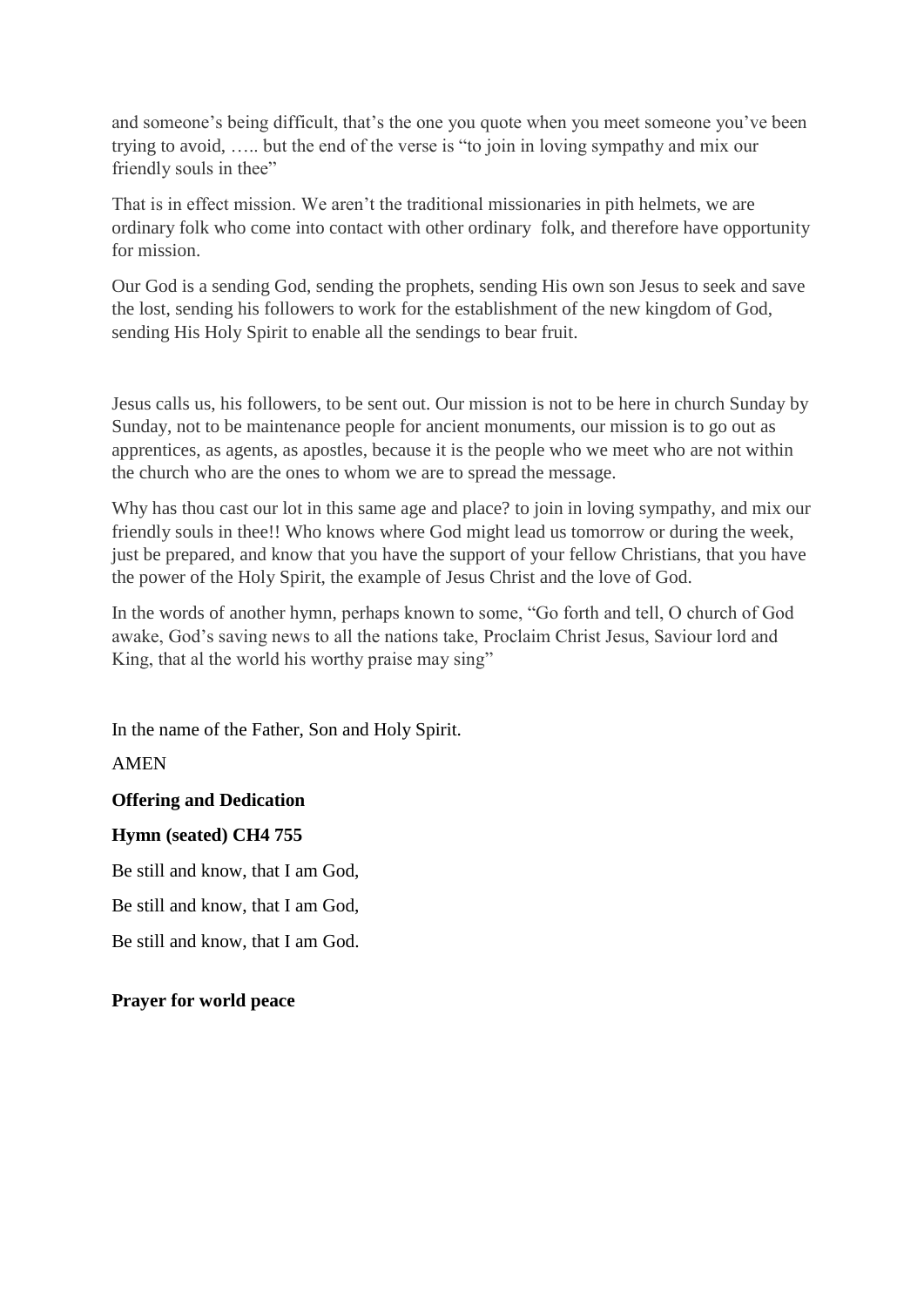Explain versicle and response

**Leader:** God, we pray for peace. **All: Hear our prayer**

| <b>Leader:</b> We pray together for peace in our world.                       |
|-------------------------------------------------------------------------------|
| We pray for all the people of Ukraine, those still in Ukraine and those who   |
| have moved to other countries                                                 |
| All:<br>God, we pray for peace. <b>Hear our prayer</b>                        |
| <b>Leader:</b> We pray for the all people of Russia, that they might          |
| see that war is senseless, and death is needless                              |
| All:<br>God, we pray for peace. Hear our prayer                               |
| Leader: We pray for girls, and boys, women and men living in                  |
| fear of what tomorrow may bring.                                              |
| God, we pray for peace. Hear our prayer<br>All:                               |
| <b>Leader:</b> We pray for the leaders of all nations of the world as         |
| they wrestle with their principles, and with the needs<br>of humanity.        |
| God, we pray for peace. Hear our prayer<br>All:                               |
| Leader: May the peace of God reign in our world, may the love                 |
| of God, the peace of Christ and the power of the Holy Spirit be known to all. |
| AMEN<br>All:                                                                  |
|                                                                               |

**Prayer of Thanksgiving, Intercession**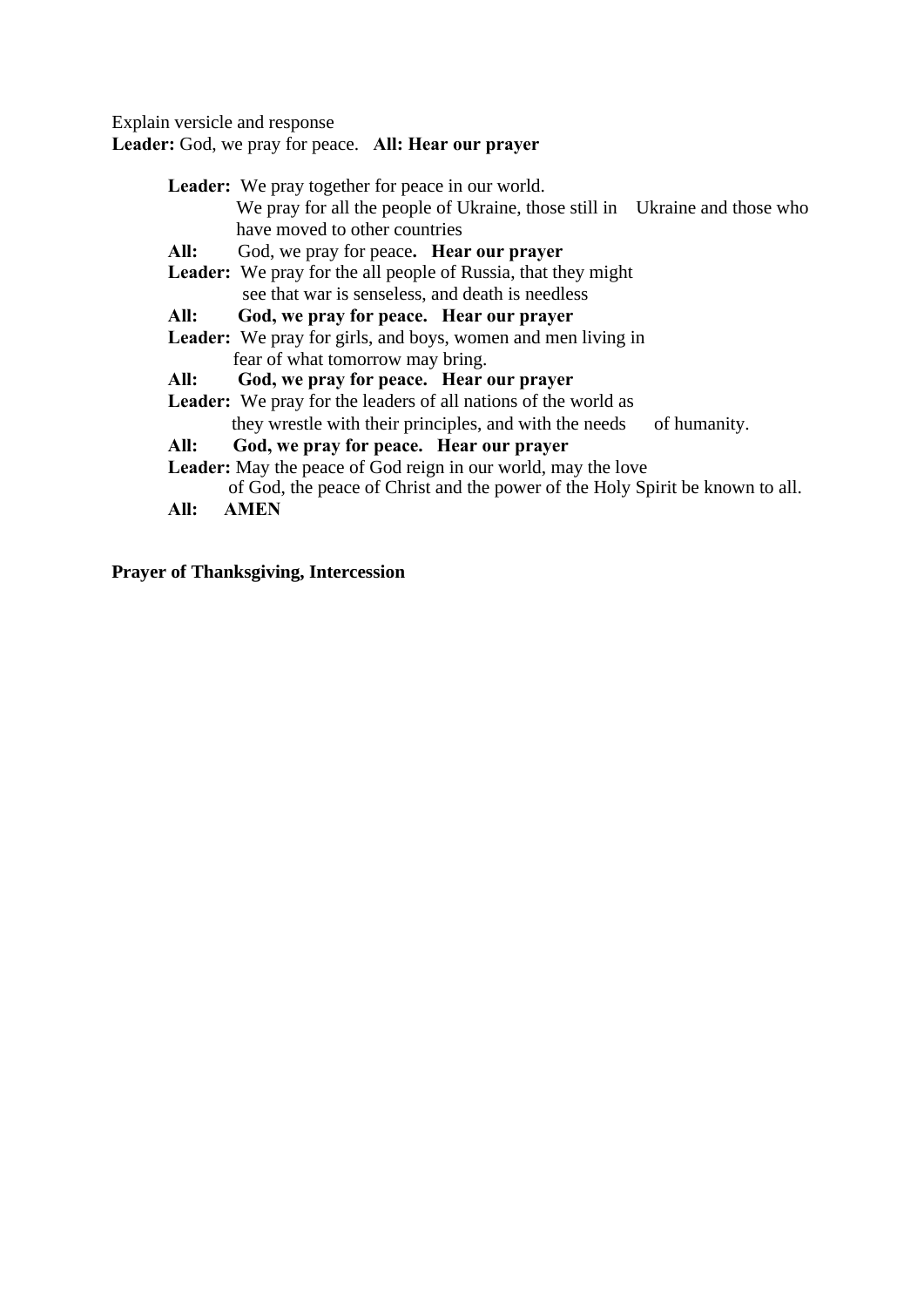INTERCESSIONS prayers for others and ourselves

Loving God

You know full well the worries and fears we bring with us today.

Those thoughts and concerns that burden us and weigh us down.

In the stillness we offer them to You now,

believing that You not only hear, but attend to all of them.

Gracious God,

You know that our belief wavers, our faith is fickle and our loyalty fleeting.

You promise not to snuff out the smouldering wick –

take our lives as they are and fan into flame all that they might be, for the sake of Your kingdom.

Merciful God,

our world is full of strife and conflict, claims and counter claims, demands and lies and aggression.

We pray for peace even when peace seems such a distant hope.

We pray for all those working to bring healing and life in places where there is little of either. We pray too for Your church, here in Scotland, and around the world.

Heal hurts and disappointments, bring unity where there is discord and refresh those who are weary. Take from us our fear and let Your church be built up in courage and love.

Wonderful God, we pray for those we know who we see are in need of prayer.

Some will be expecting us to pray for them at this time, others will not.

We pray for those who are still experiencing the effects of Covid.

For the people of North Korea now experiencing Covid, with no one being vaccinated.

We pray for all those who need Your peace and comfort,

Those who need Your courage and hope,

Those who don't yet know the relentless tenderness of Your love.

Work through us and in spite of us to make Your love known.

And we pray for the whole church, for those who have gone before us, and for those who will come after us. We pray that we will all be united in your Kingdom,

We offer all our prayers in and through the sure name of Jesus Christ our Lord and Saviour.

## **Closing Hymn CH4 739**

The Church's one foundation, is Jesus Christ her Lord; she is His new creation, by water and the word; From heaven He came and sought her, to be His holy bride; with His own blood He bought her. and for her life He died.